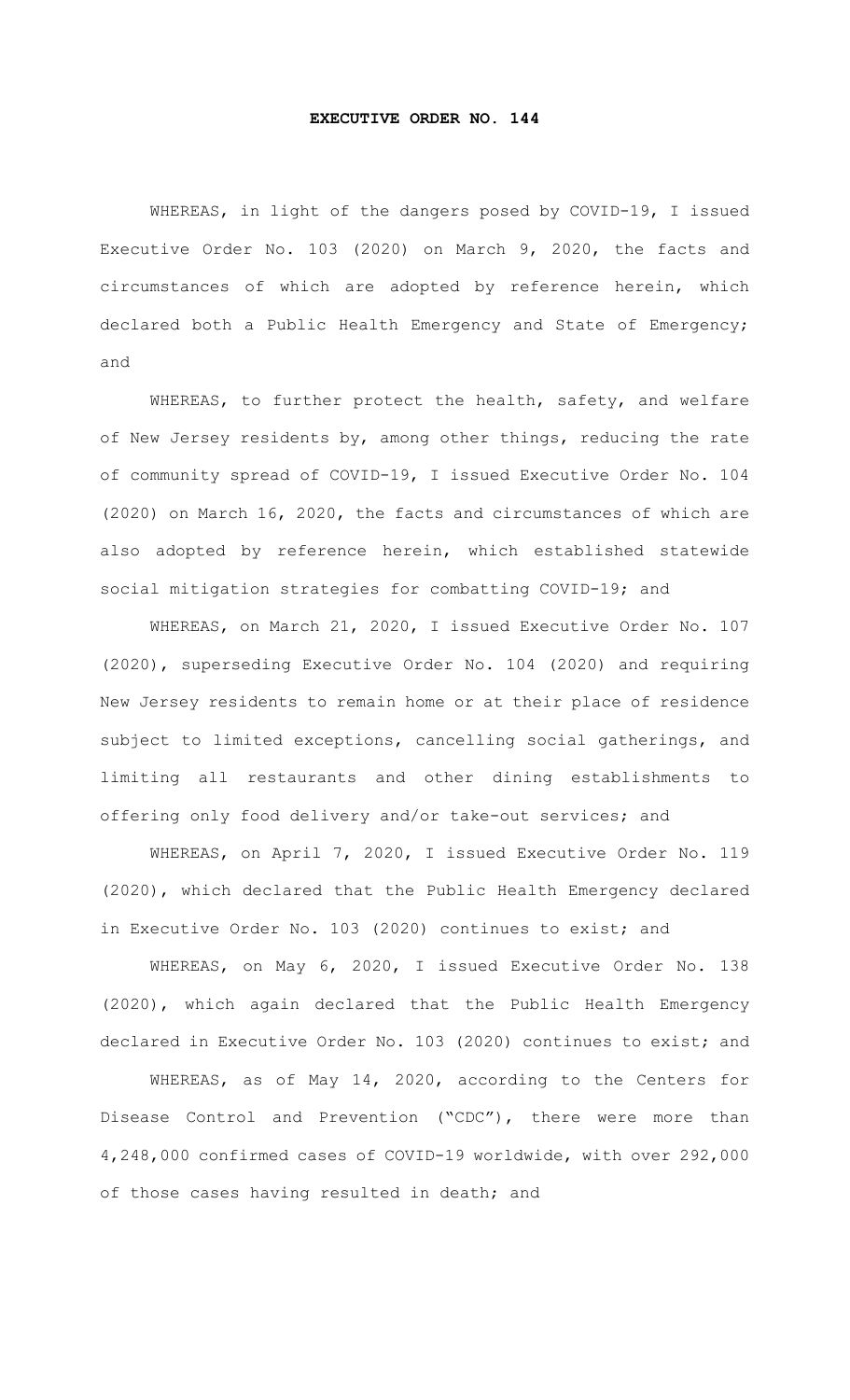WHEREAS, as of May 14, 2020, there were more than 1,384,000 confirmed cases of COVID-19 in the United States, with over 83,000 of those cases having resulted in death; and

WHEREAS, as of May 14, 2020, there were over 142,000 positive cases of COVID-19 in New Jersey, with at least 9,946 of those cases having resulted in death; and

WHEREAS, on March 19, 2020, I issued Executive Order No. 105 (2020), which declared that certain elections set to take place in March and April were postponed until May 12, 2020 and that all registered voters would receive vote-by-mail ballots because allowing those elections to proceed as they were originally planned during this unprecedented COVID-19 health crisis would have created hardships and health risks for voters, poll workers and candidates alike; and

WHEREAS, pursuant to Executive Order No. 120 (2020), the primary elections set to take place on June 2, 2020, were postponed until July 7, 2020 ("July primary elections"), because preparing for elections to take place in June during the potential height of the COVID-19 emergency would have negatively impacted election officials' preparation efforts; and

WHEREAS, the COVID-19 emergency and its impact are likely to extend for an as-yet-undetermined period of time; and

WHEREAS, the COVID-19 emergency makes it difficult for election officials, candidates, and voters to properly plan and prepare for and fully participate in the July primary elections if they were to proceed as they would under normal circumstances; and

WHEREAS, States generally have discretion to dictate the time, manner, and place of elections in the absence of controlling federal law; and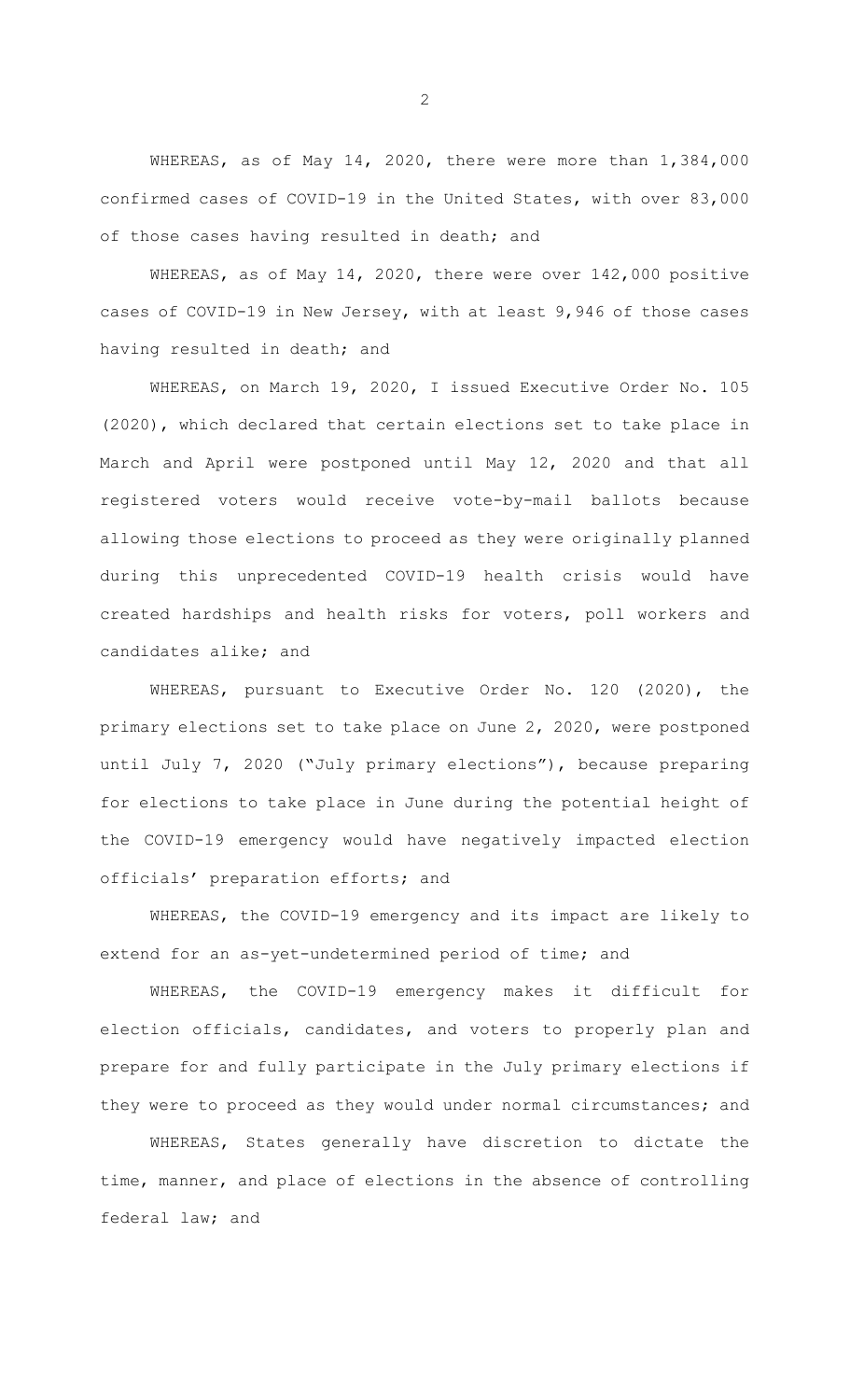WHEREAS, allowing the July primary elections to proceed as they would under normal circumstances during this unprecedented COVID-19 health crisis will create hardships and health risks for voters, poll workers and candidates alike; and

WHEREAS, election officials require flexibility and sufficient lead time to adapt the State's voting infrastructure to confront the magnitude of the public health and safety risks of the COVID-19 pandemic; and

WHEREAS, the full participation of voters and candidates is critical to a robust democracy; and

WHEREAS, as of May 1, 2020, there are over 6.1 million registered voters in New Jersey – over 2.4 million are Unaffiliated voters, over 2.3 million are registered Democrats, and over 1.3 million are registered Republicans; and

WHEREAS, failing to take proactive actions to mitigate the adverse impacts of the current health crisis on the upcoming primary carries the risk of disenfranchising countless citizens; and

WHEREAS, social distancing measures are required for a period of as-yet-undetermined duration, and the COVID-19 outbreak may have significant effects on New Jersey's voting systems as long as social distancing measures are in place and for some time thereafter; and

WHEREAS, failing to offer voters a ready alternative to reporting to public polling places to vote in July in the midst of the COVID-19 crisis will hinder public participation in the democratic process, particularly among elderly and immune-compromised voters, and undermine the legislative intent of provisions like N.J.S.A. 19:8-2 and 19:8-3.1, which are designed to ensure that such voters can exercise their right to vote; and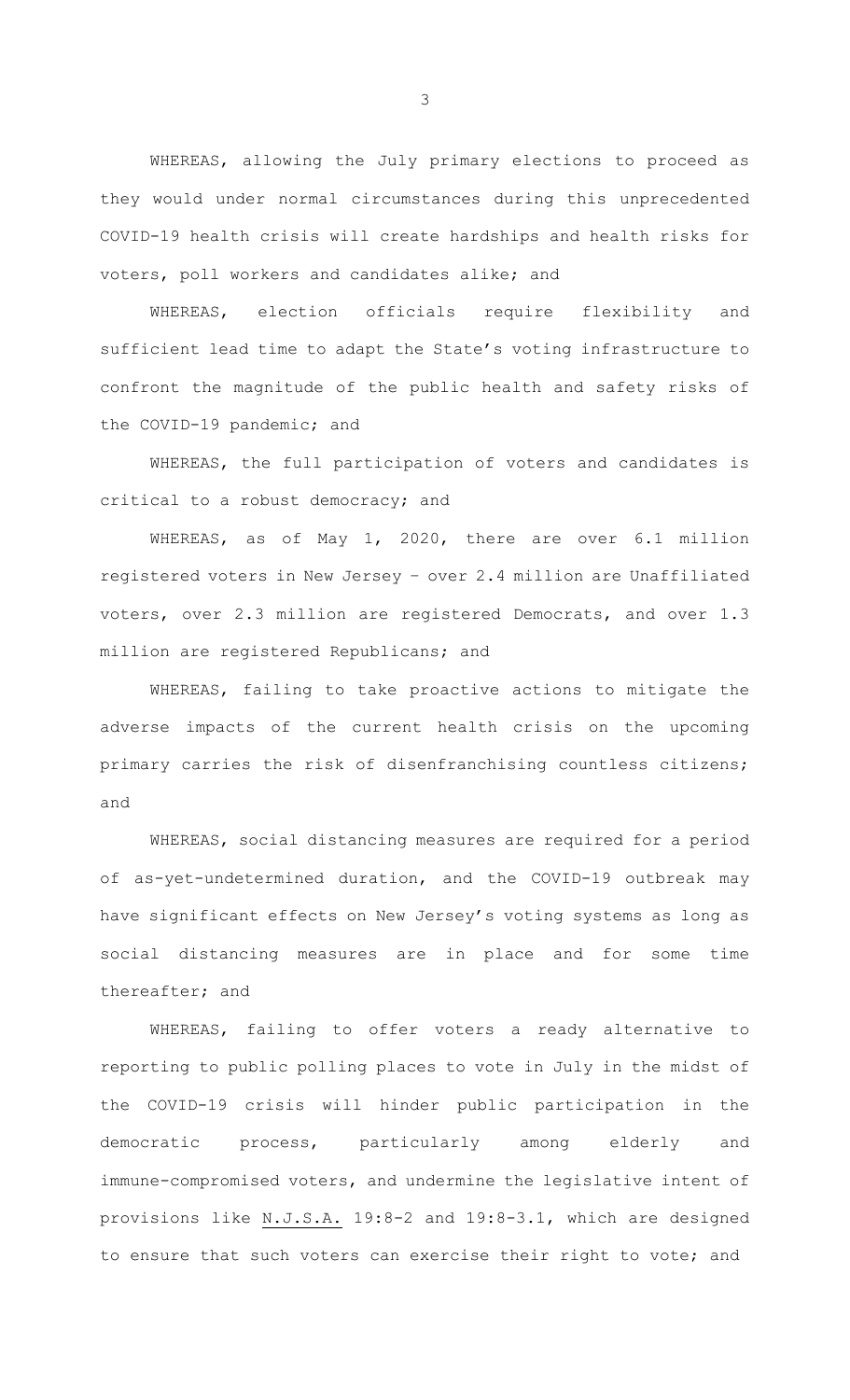WHEREAS, voting by mail is already an authorized mode of voting in New Jersey pursuant to Title 19, subtitles 62 and 63; and

WHEREAS, at least 34 states and the District of Columbia already allow voters to cast their ballot via mail and five states run entirely vote-by-mail elections; and

WHEREAS, in-person voting has declined over the years, while the total number of voters who voted by mail has steadily increased; and

WHEREAS, voting-by-mail may have a disproportionate impact on historically disenfranchised voters such as disabled voters, low-income voters, voters with unstable housing, limited-English-speaking voters, and voters of color; and

WHEREAS, election officials can address this potential inequity by providing historically disenfranchised voters with an alternative to voting by mail; and

WHEREAS, pursuant N.J.S.A. 19:63-20(b), an individual who receives a vote-by-mail ballot but has not voted and returned that ballot, may show up to their polling place and vote a provisional ballot; and

WHEREAS, opening a limited number of public polling places that meet public health standards to mitigate the spread of COVID-19 will support historically disenfranchised citizens' ability to vote; and

WHEREAS, New Jersey citizens are presently faced with the choice of exercising their constitutional franchise, or endangering their health and safety; and

WHEREAS, the Constitution and statutes of the State of New Jersey, particularly the provisions of N.J.S.A. 26:13-1 et seq., N.J.S.A. App. A: 9-33 et seq., N.J.S.A. 38A:3-6.1, and N.J.S.A.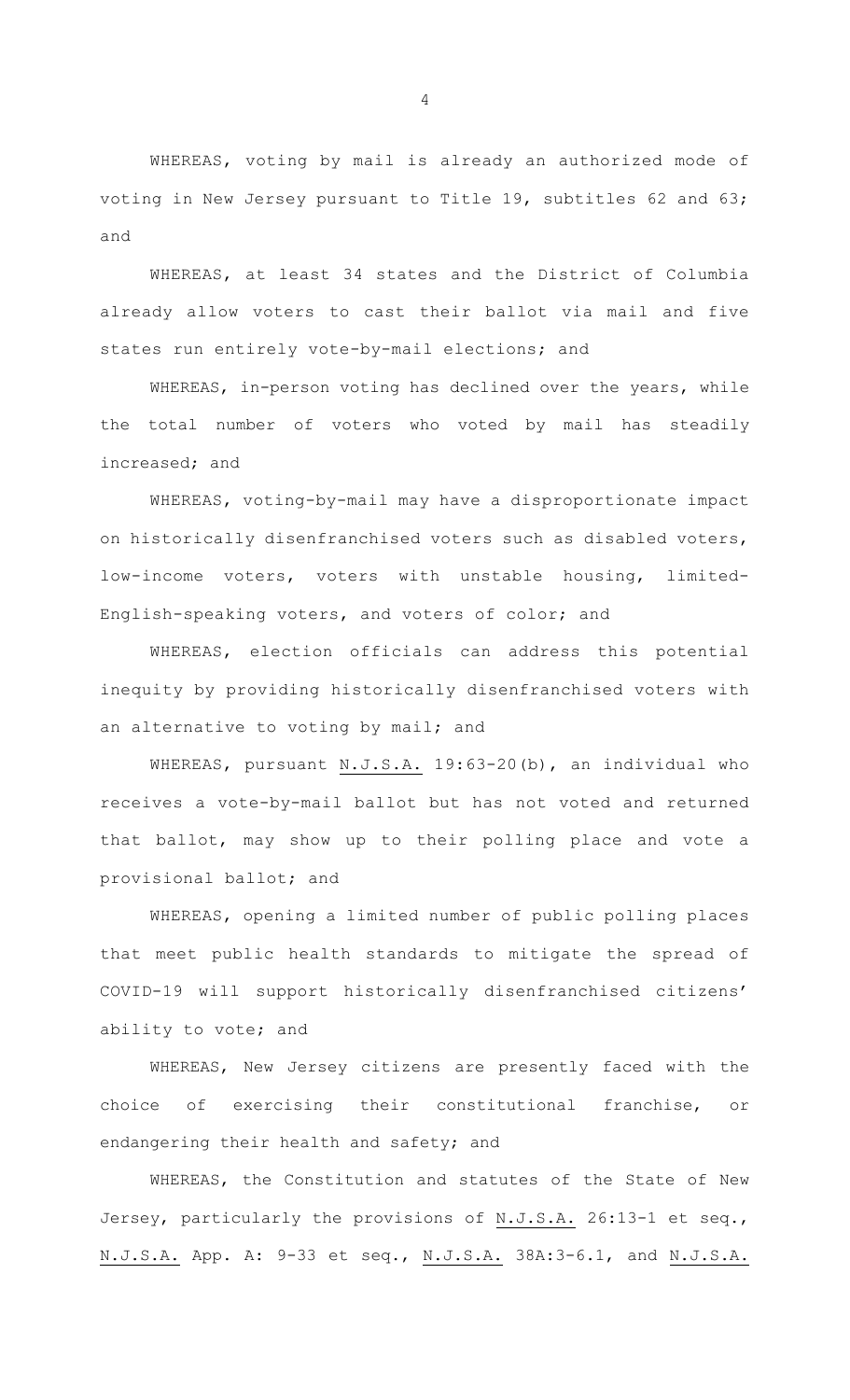38A:2-4 and all amendments and supplements thereto, confer upon the Governor of the State of New Jersey certain emergency powers, which I have invoked;

NOW, THEREFORE, I, PHILIP D. MURPHY, Governor of the State of New Jersey, by virtue of the authority vested in me by the Constitution and by the Statutes of this State, do hereby ORDER and DIRECT:

1. All elections that take place on July 7, 2020, shall be conducted primarily via vote-by-mail ballots, which will automatically be sent to all "Active" registered Democratic and Republican voters without the need for an application to receive a vote-by-mail ballot. The County Clerk shall send vote-by-mail applications to "Active" voters who are registered as "Unaffiliated," and to all "Inactive" registered Democrats, Republicans, and "Unaffiliated" voters.

2. To provide "Unaffiliated" voters, "Inactive" registered Democrats, and "Inactive" registered Republicans every opportunity to return a vote-by-mail application and receive a vote-by-mail ballot for the July 7, 2020 Primary Election, the deadline for returning a vote-by-mail application in person in N.J.S.A. 19:63-3(d) shall be suspended.

3. All vote-by-mail return envelopes and vote-by-mail applications shall have prepaid postage in order to guarantee the proper delivery of all cast vote-by-mail ballots and completed applications.

4. The Secretary of State shall prepare a vote-by-mail application form specific to the July 7, 2020 Primary Election to address issues created by sending applications and vote-by-mail ballots in accordance with this Order.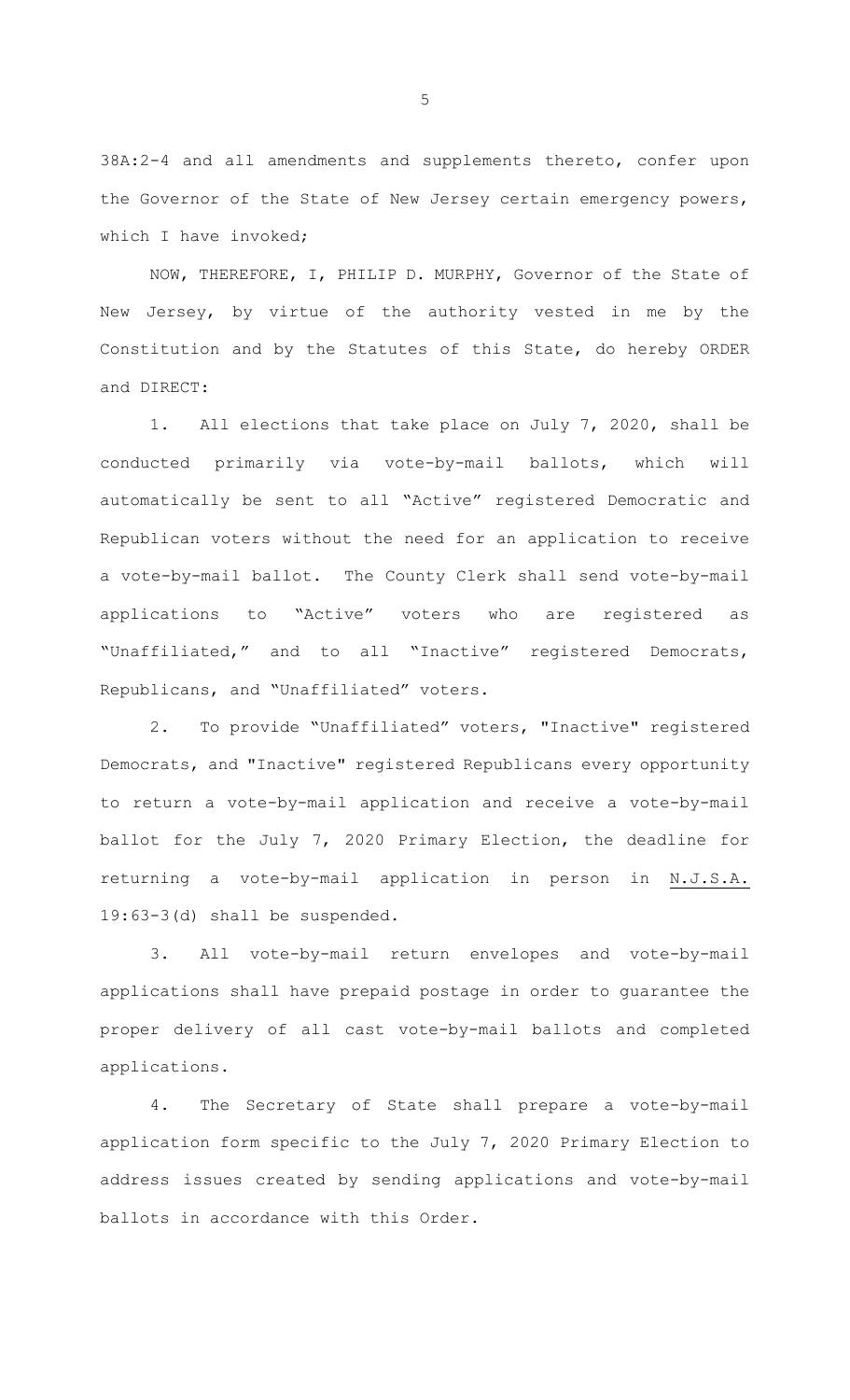5. The requirements of N.J.S.A. 19:23-30 that sample ballots be sent shall be suspended. In lieu of sending a sample ballot, the appropriate county official, as identified in N.J.S.A. 19:23-30, shall send notice of the voter's polling place, information on where to obtain a sample ballot prior to the election, a statement indicating that a sample ballot will be available at the polling place on the day of the election, and, if applicable, information on a county website where a sample ballot may be viewed.

6. To the extent possible, each county shall procure at least 5 secure ballot drop boxes and place them in locations that are readily accessible to the registered voters within the county. The security of the ballot drop boxes and schedule of ballot pickup shall conform with standards set forth by the Secretary of State.

7. Each county shall open a minimum of at least 1 polling place in each municipality. Provided that sufficient poll workers are available, each county shall open a minimum of 50 percent of its polling places, and may open more than the minimum number of polling places. To the best of their ability, the County Boards of Elections shall select polling places based on geographic location and population density to best serve the voters of each municipality. County Boards of Elections must ensure that polling places and poll workers implement, at a minimum, the following requirements:

> a. Limit occupancy within a polling place to a number that permits voters to maintain a distance of six feet between each other and poll workers at any time;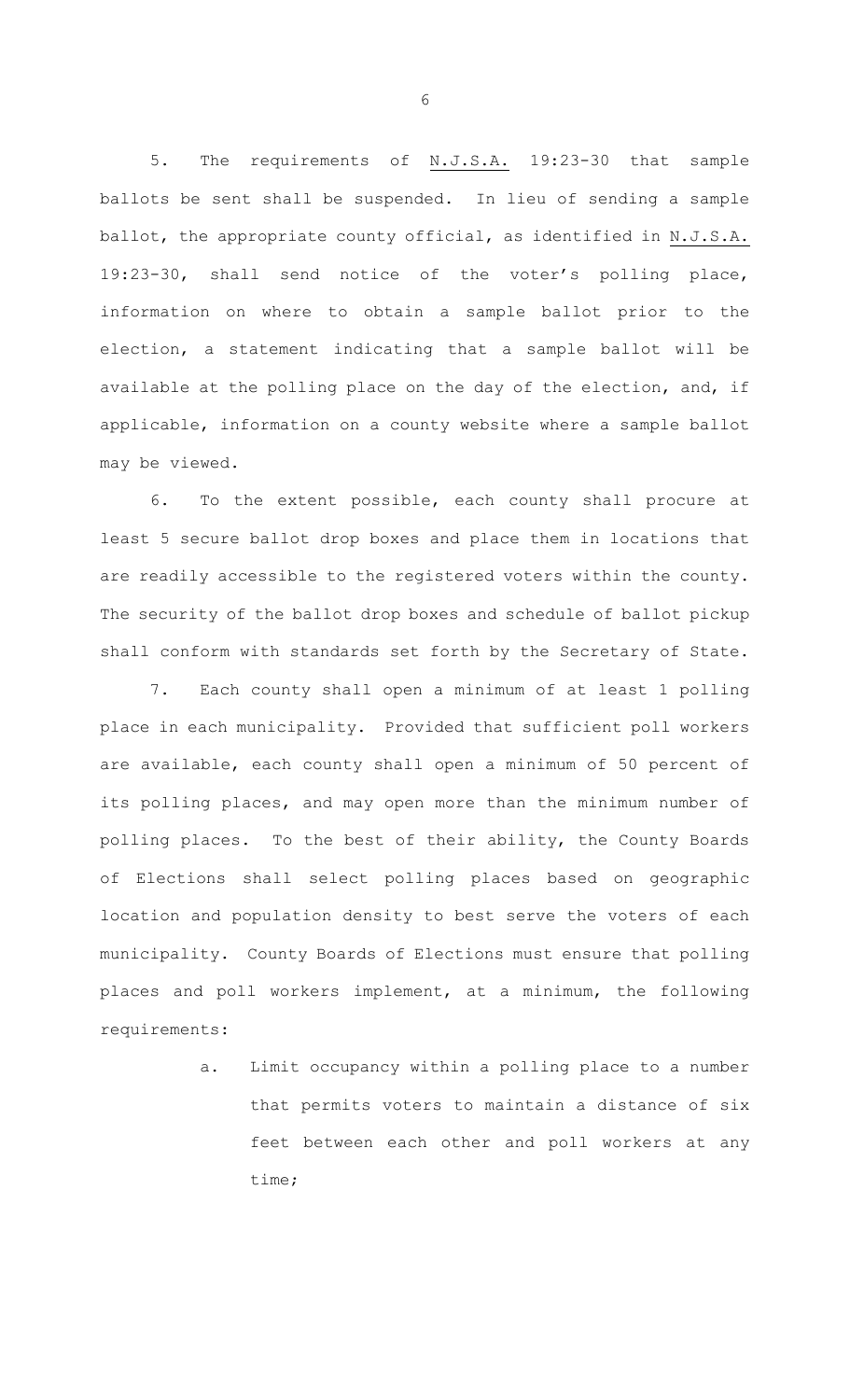- b. Ensure six feet of distance between voters and ensure six feet of distance between voters and poll workers through the demarcation of six feet of spacing in voter lines and poll worker stations to demonstrate appropriate spacing for social distancing;
- c. Require infection control practices, such as regular hand washing, coughing and sneezing etiquette, and proper tissue usage and disposal;
- d. Provide poll workers break time for repeated handwashing throughout their shifts;
- e. Require frequent sanitization of high-touch areas in polling places consistent with CDC guidelines as of the date of the election;
- f. Place conspicuous signage at entrances and throughout the polling place alerting poll workers and voters to the required six feet of physical distance;
- g. Provide sanitization materials, such as hand sanitizer and sanitizing wipes, to poll workers, voters, and those accompanying voters;
- h. Require poll workers to adhere to CDC guidelines as of the date of the election regarding face coverings while in the polling place, except where doing so would inhibit that individual's health, and require poll workers to wear gloves when in contact with voters and those accompanying voters. County boards of elections must provide any required face coverings and gloves for poll workers, without charge to the poll workers. If a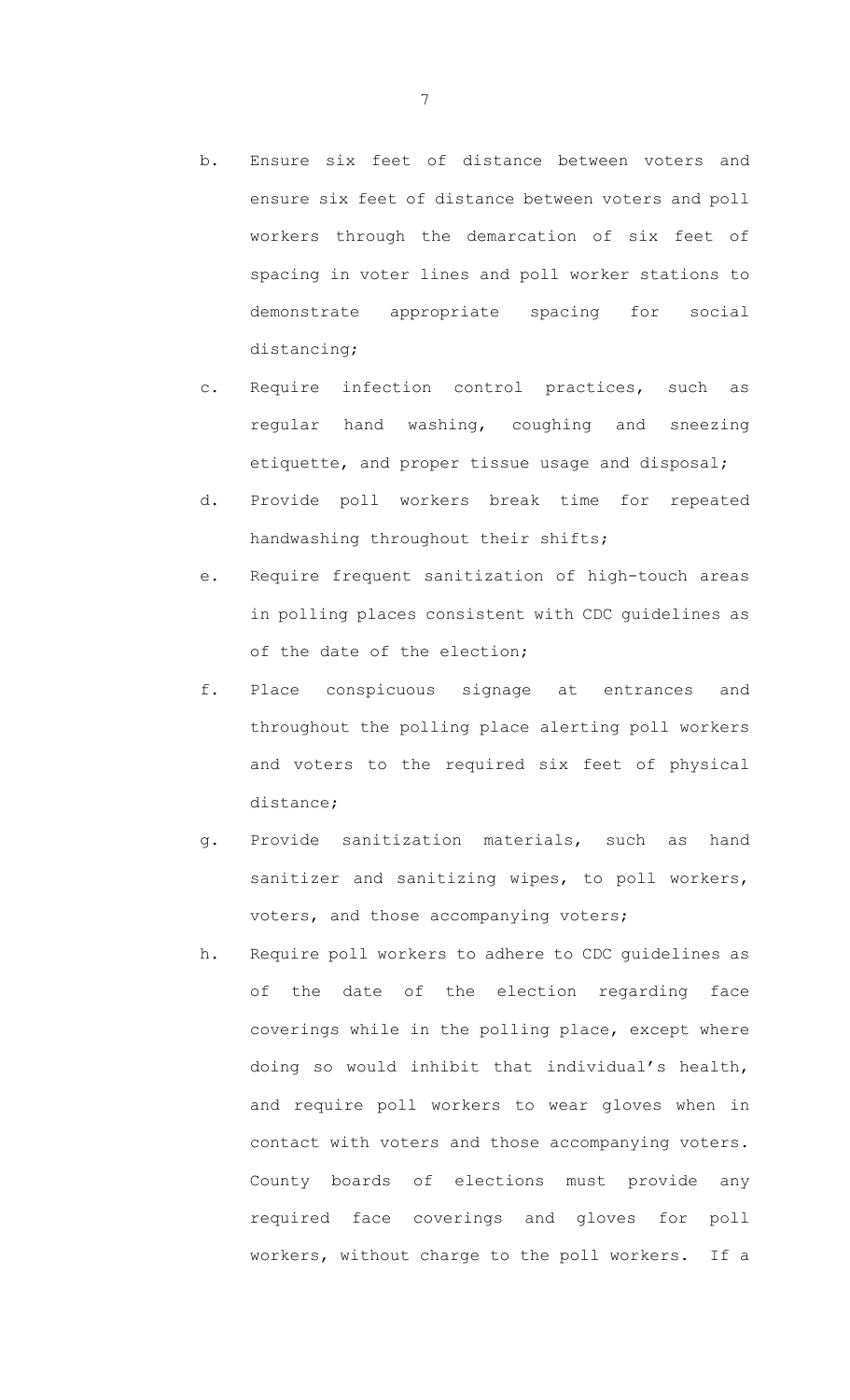poll worker refuses to wear a required cloth face covering for non-medical reasons, then a county board of elections may decline entry to the individual. Nothing in the stated policy should prevent poll workers from wearing a surgical-grade mask or other more protective face covering if the individual is already in possession of such equipment. Where a poll worker declines to wear a required face covering at a polling place due to a medical condition that inhibits such usage, they shall not be required to produce medical documentation verifying the stated condition; and

i. Strongly encourage voters and those accompanying voters to adhere to any CDC guidelines as of the date of the election regarding face coverings while inside polling places except where doing so would inhibit that individual's health. County boards of elections may provide such face coverings for voters and those accompanying voters, without charge to them. If a voter or person accompanying a voter refuses to comply with the CDC guidelines, a poll worker shall not deny entry to the voter or person. Nothing in the stated policy should prevent voters from wearing a surgical-grade mask or other more protective face covering if the individual is already in possession of such equipment.

8. In accordance with Executive Order No. 120 (2020), the deadline to certify a list of polling places for the July 7, 2020 Primary Election is June 15, 2020. That certification need only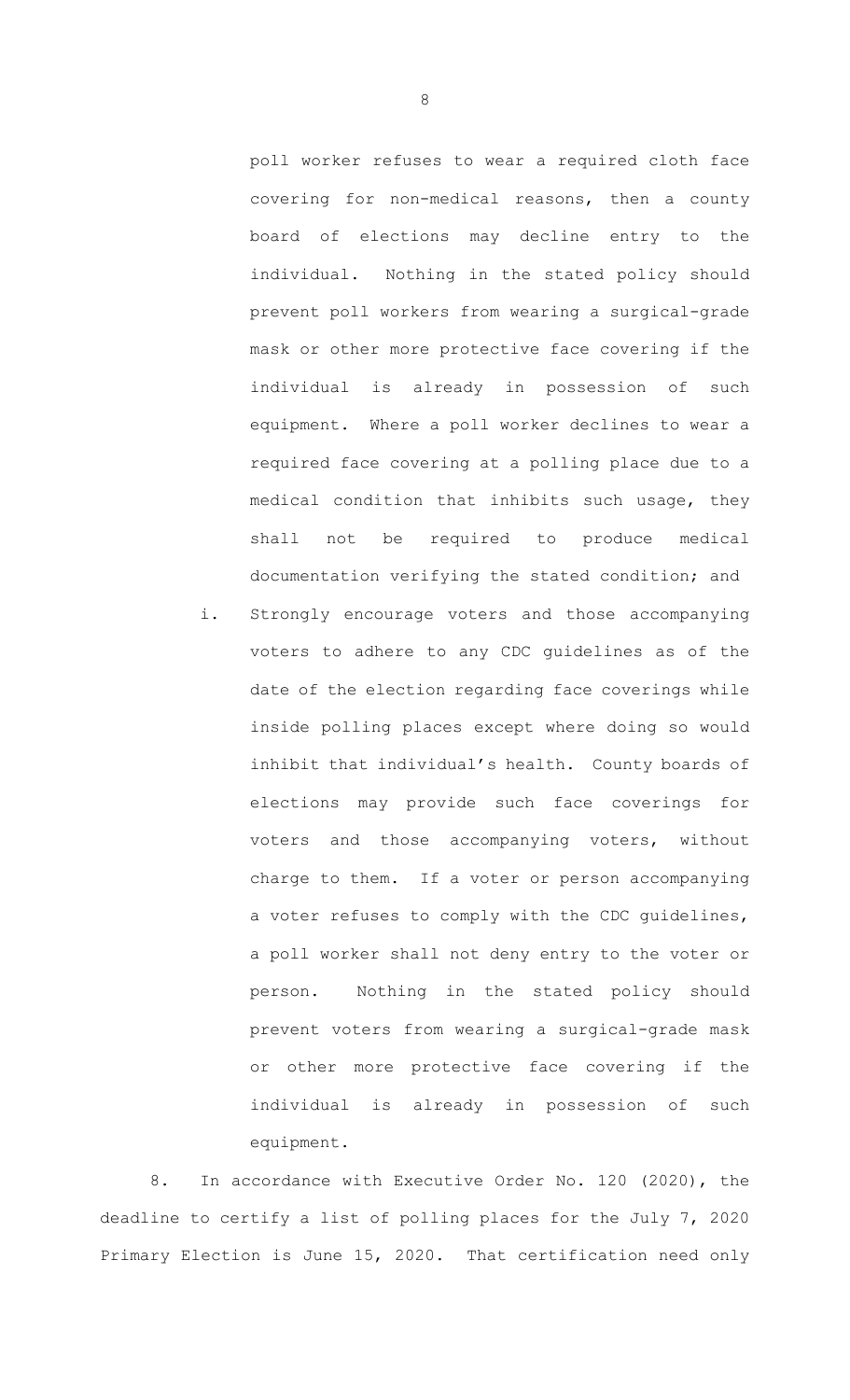include those polling places to be used in the July 7, 2020 Primary Election. The deadline for certification of polling places for the remainder of the year, pursuant to N.J.S.A. 19:8-4, is hereby extended to September 15, 2020.

9. The Secretary of State may modify the requirements of N.J.S.A. 19:31-21 concerning the use of poll books and the information contained therein as necessary to address the procedure by which the July 7, 2020 Primary Election will be conducted under this Order, and the needs resulting therefrom.

10. Any voter who appears at a polling place on the day of the July primary shall vote via a provisional ballot, except that a voter with disabilities may vote on an ADA-accessible voting machine.

11. Voted mail-in ballots may not be returned to a polling place established pursuant to paragraph 5 of this Order.

12. The time restrictions of N.J.S.A. 19:63-9 shall be suspended, and vote-by-mail ballots shall be mailed in compliance with a schedule to be prepared by the Secretary of State in a manner to ensure the timely receipt and return of ballots for counting in the July 7, 2020 elections.

13. Vote-by-mail ballots shall be processed and canvassed in accordance with guidelines provided by the Centers for Disease Control and Prevention, the State Department of Health, and the respective county departments of health.

14. To account for the increase in vote-by-mail ballots and to ensure that registered voters' efforts to vote are not impacted by delays in the postal service, the ballot-return deadline in N.J.S.A. 19:63-22 shall be suspended. Every vote-by-mail ballot that is postmarked on or before July 7, 2020, and that is received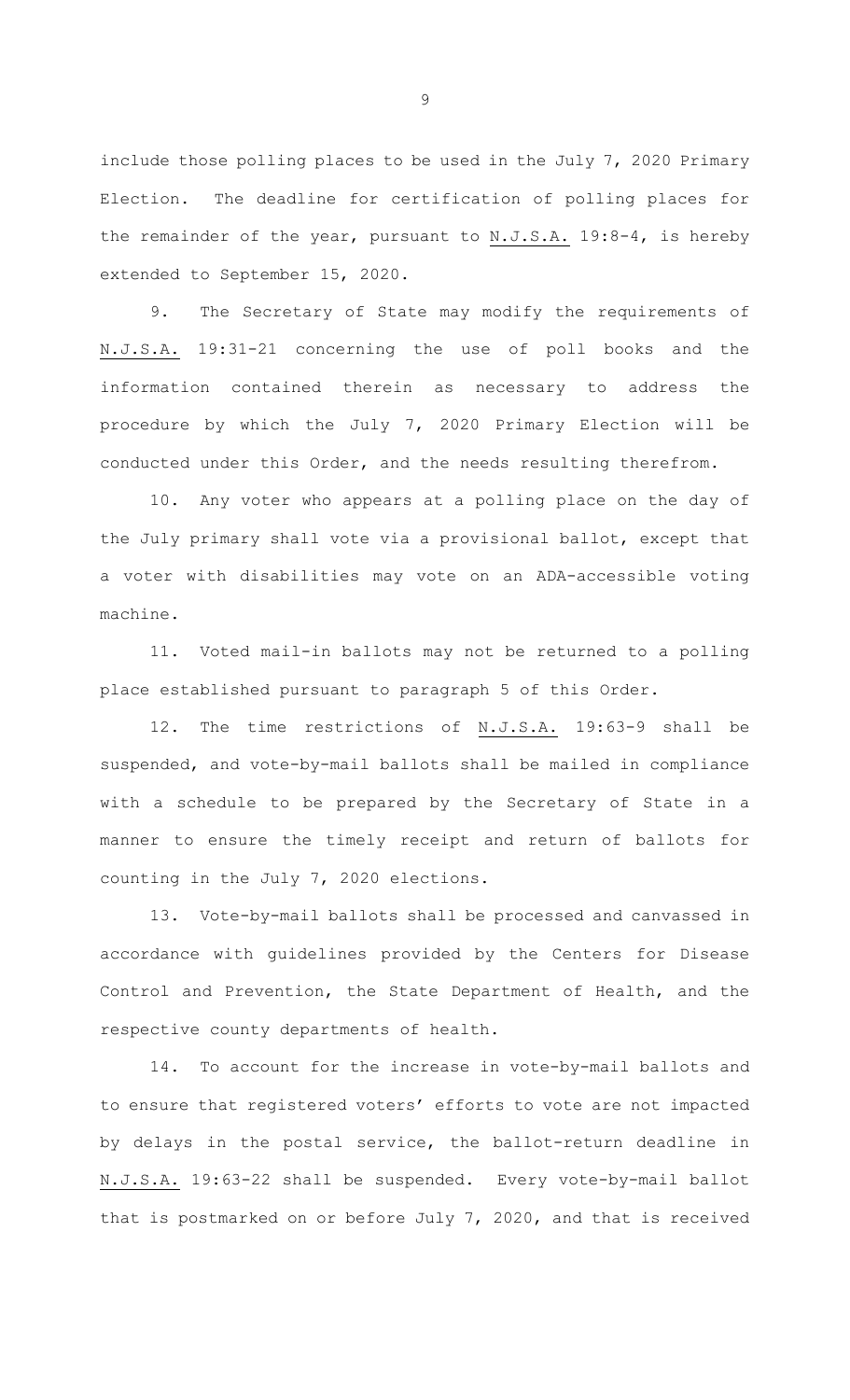by July 14, 2020, at 8:00 p.m. shall be considered valid and shall be canvassed.

15. To account for the increase in vote-by-mail ballots and to provide the county Boards of Elections sufficient time to canvass the returned ballots, N.J.S.A. 19:63-18 is hereby suspended. The county Boards of Elections may continue the counting of ballots beyond the close of polls on July 7, 2020, and adjourn counting to the following day, and any day thereafter, within the limits of this Order, until the counting is completed.

16. To allow for greater flexibility in obtaining poll workers, the county-resident requirement for poll workers set forth in N.J.S.A. 19:6-2 is hereby suspended.

17. Due to the limited number of polling places that will be open for July 7, 2020 Primary Election, the 1,000 foot limitation on the location of polling places set forth in N.J.S.A. 19:8-2 shall be suspended.

18. Due to the suspension of N.J.S.A. 19:63-22 and N.J.S.A. 19:63-18, the deadlines in the following statutes are all hereby extended by five (5) days: the impoundment period for voting machines in N.J.S.A. 19:52-6; the filing of selection of column and designation, pursuant to N.J.S.A. 19:14-9; the certification of the election results in N.J.S.A. 19:23-54; the filing of an election contest petition, pursuant to N.J.S.A. 19:29-3; the certification of results, pursuant to N.J.S.A. 19:23-55; the filing of a recount petition, pursuant to N.J.S.A. 19:28-1; the application for voting machine recheck, pursuant to N.J.S.A. 19:52-6; and the time to prepare reports pursuant to N.J.S.A. 19:53B-21 and 19:53C-21.